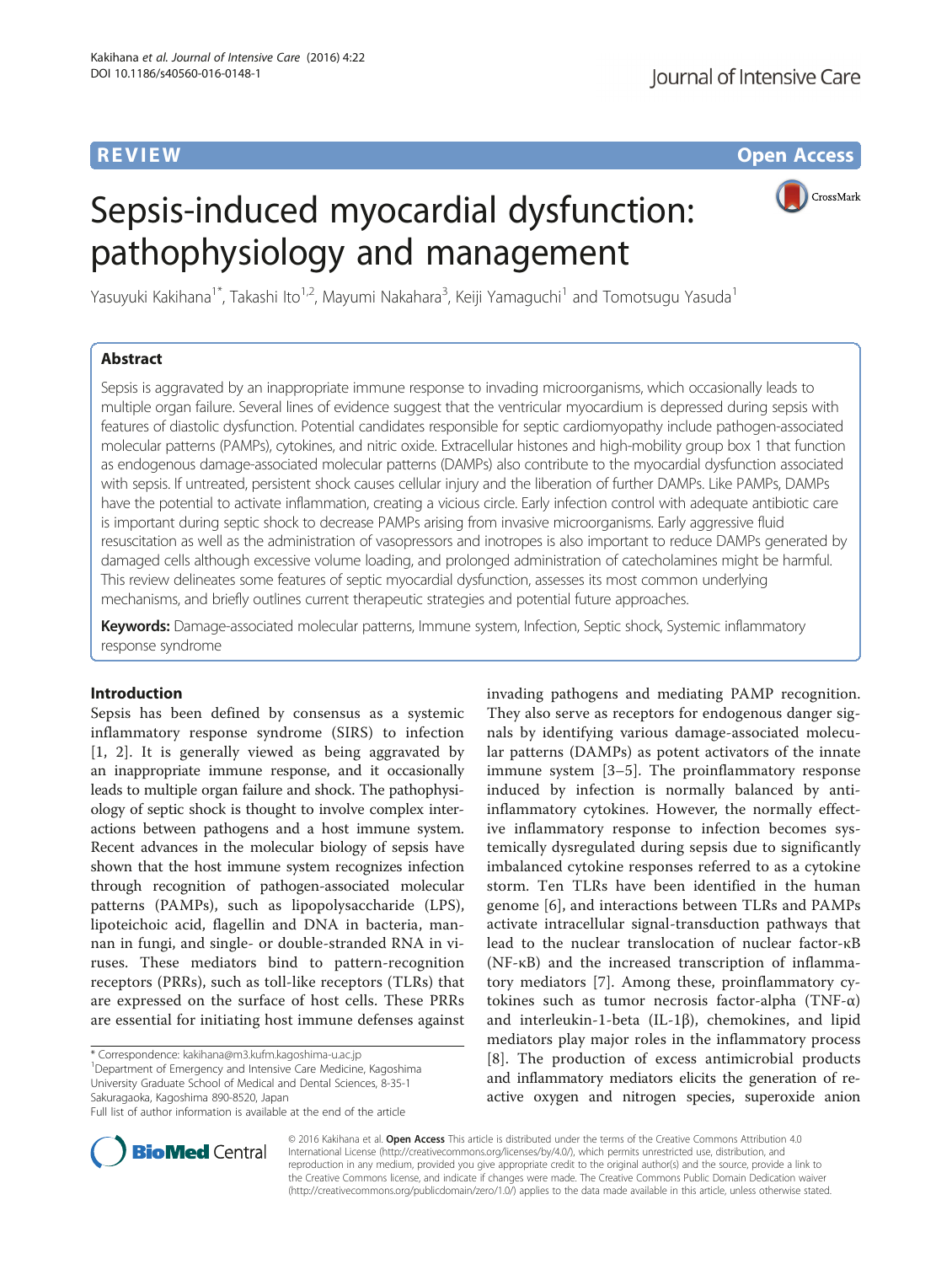<span id="page-1-0"></span> $(O<sub>2</sub>)$ , and nitric oxide (NO), causing adjacent tissue damage and an amplified inflammatory reaction [[9, 10](#page-7-0)]. The DAMPs released during tissue damage include heat-shock proteins, high-mobility group box 1 (HMGB1), histones, and oxidized lipoproteins. Other cytosolic constituents such as adenosine triphosphate (ATP) and mitochondrial products, including mitochondrial DNA (mtDNA), can also contribute to the activation of innate immunity that initiates SIRS and a sepsis-like state. Excessive production of DAMPs can activate inflammation, create a vicious circle, and finally facilitate cardiac dysfunction, multiple organ failure (MOF), and death. This review describes some important features of septic myocardial dysfunction, assesses the key underlying mechanisms of cardiac dysfunction in sepsis, and briefly outlines current therapeutic strategies and potential future approaches.

# Review

# Pathophysiology of septic shock and secondary myocardial dysfunction

LVEDV and/or ongoing harmful adrenergic over-stimulation

Septic distributive shock is a circulatory maldistribution associated with peripheral vasodilation, as well as arterial and capillary shunting. However, the pathophysiology of

septic shock comprises both warm (hyperdynamic) and cold (hypodynamic) types. The early phase of septic shock is called hyperdynamic, or warm shock, that is characterized by high cardiac output, low peripheral vascular resistance, and warm extremities (Fig.  $1(a-c)$ ). The late phase comprises concomitant hypotension followed by hypodynamic, or cold shock, with low cardiac output, poor peripheral perfusion, cool extremities (Fig. 1(d)), and finally, death [\[11](#page-7-0)–[13\]](#page-7-0). Inadequate resuscitation, relative hypovolemia, and an increased afterload were initially thought to be the hemodynamic profile of patients with hypodynamic shock [\[14](#page-7-0), [15\]](#page-7-0). Adequate volume resuscitation and the profoundly reduced systemic vascular resistance typically encountered in patients with sepsis lead to a normal or elevated cardiac index [\[16](#page-7-0)]. However, despite increased cardiac output and a normal stroke volume, myocardial dysfunction is significant in patients with septic shock. Notably, ejection fraction (EF) is lower and end-diastolic volume (EDV) is higher in survivors, compared to non-survivors of shock. This suggests that ventricular dilation might be a compensatory mechanism to maintain adequate cardiac output and protect against myocardial depression [[17](#page-7-0)]. A recent

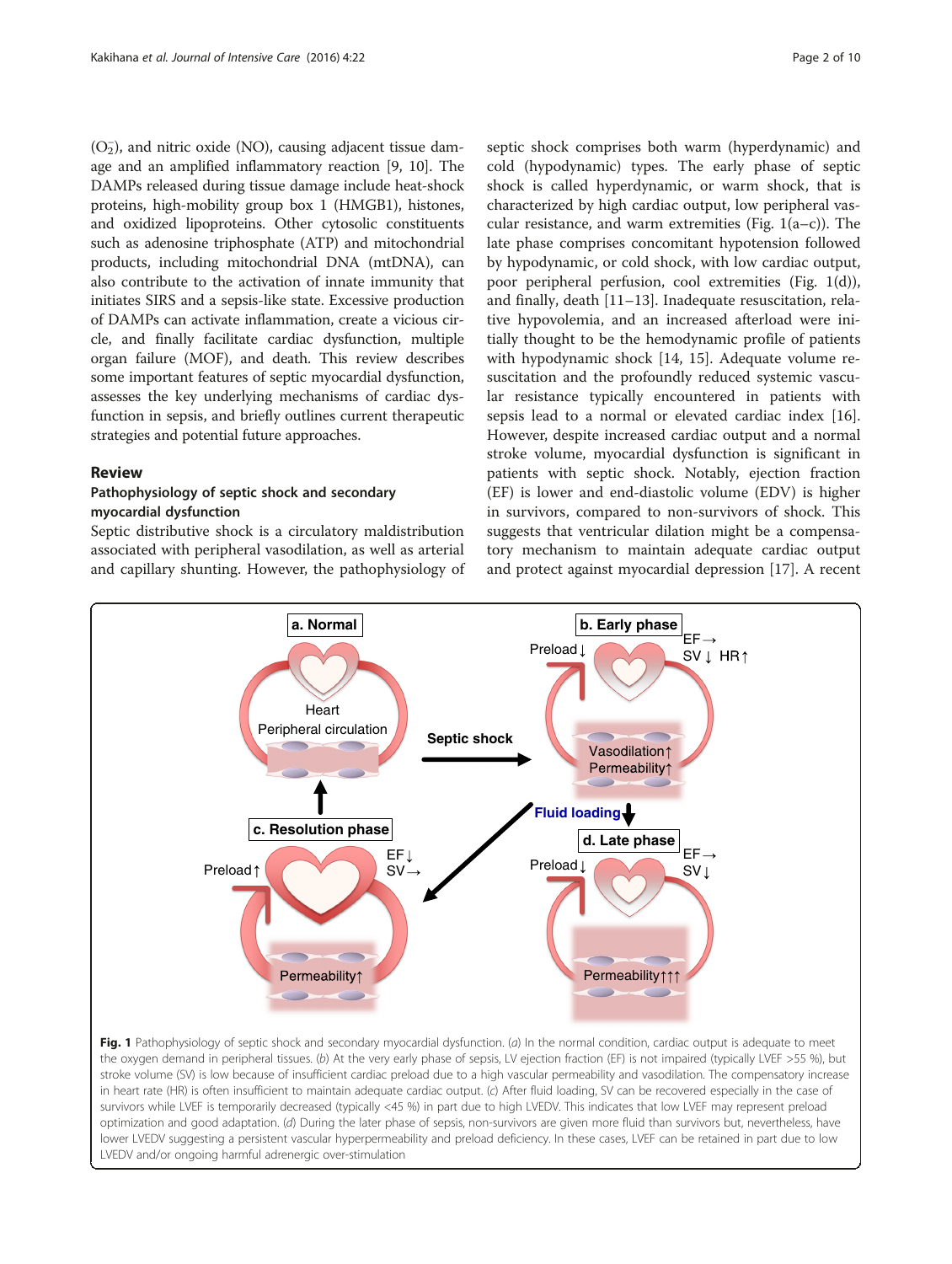study of 90 patients with septic shock identified global left ventricular (LV) hypokinesia in 51 % of patients during the first 48 h of treatment [\[18](#page-7-0)]. They also found that patients who died had a significantly stop higher left ventricular ejection fraction (LVEF) and a significantly lower left ventricular end-diastolic volume (LVEDV) than those who recovered; the latter were insensitive to volume loading (Fig. [1\(c](#page-1-0), [d](#page-1-0))). Other studies of septic shock lasting 48 h have found that 24 to 44 % of patients had systolic LV dysfunction and a further 44 % had echocardiographic features of diastolic dysfunction [[19](#page-7-0)–[21\]](#page-7-0). These EF abnormalities are reversible, with full recovery of cardiac function at 7 to 10 days after the onset of sepsis. However, more fluids were administered during the first 24 h of intensive care, and the overall mortality rate was higher among patients with myocardial depression than in those without myocardial dysfunction [[21](#page-7-0)]. Importantly, cardiovascular dysfunction in sepsis is associated with a significantly increased mortality rate of 70–90 % compared with 20 % among patients with sepsis that is not accompanied by cardiovascular impairment [[22](#page-7-0)]. Myocardial edema due to inflammation-induced vascular leakage might also influence cardiac compliance and function [\[23, 24](#page-7-0)]. In addition, ventricular function is influenced by changes in afterload. Pulmonary hypertension will worsen right-heart function [\[25](#page-7-0)], whereas right-heart dilation will impair left-heart function [\[26](#page-7-0)]. Endothelial cells producing vasoactive molecules that regulate peripheral vascular resistance are impaired during septic shock, and thus, endothelial dysfunction plays a crucial role in its pathophysiology [[27](#page-7-0)]. This is because impaired endothelium-derived NO release could alter the physiological regulation of blood flow distribution via coronary vasospasm combined with an increase in peripheral vascular resistance and the associated elevation of cardiac workload and myocardial oxygen demand.

In conclusion, despite high LVEF (typically >55 %), stroke volume at the very early phase of sepsis is low because of insufficient cardiac preload due to a high vascular permeability and vasodilation (Fig. [1\(b\)](#page-1-0)). The compensatory tachycardia is often insufficient to maintain adequate cardiac output during this very early phase of sepsis, as demonstrated by elevated lactate levels. After fluid loading, LVEF was markedly decreased (typically <45 %) in all patients during the first 3 days of hemodynamic support (Fig. [1\(c](#page-1-0))). However, LV systolic dysfunction is common in septic patients and potentially reversible in survivors. During the later phase of sepsis, non-survivors were given more fluid than survivors but, nevertheless, had lower LVEDV suggesting a persistent preload deficiency (Fig. [1\(d](#page-1-0))). Some studies reported more cardiac depression in sepsis survivors compared to non-survivors [\[17](#page-7-0), [18\]](#page-7-0). How can such conflicting results be explained? In very severe septic patients, the presence of profound myocardial depression defined by a low LVEF may represent preload optimization and good adaptation, while a normal LVEF could be caused by persistent preload deficiency and/or ongoing harmful adrenergic over-stimulation (Fig. [1](#page-1-0)([c](#page-1-0), [d\)](#page-1-0)).

#### Global ischemia and myocardial dysfunction in sepsis

Early sepsis and septic shock are characterized by circulatory abnormalities that are usually related to intravascular volume depletion and vasodilation. This potentially causes an oxygen supply–demand imbalance in various organ beds [[28\]](#page-7-0), and cardiac performance is likely to be reduced in insufficiently resuscitated animal models [[29](#page-7-0)–[31](#page-7-0)]. Therefore, earlier theories suggested that global myocardial ischemia might be responsible for myocardial dysfunction in sepsis. However, Cunnion et al. found in a study of coronary sinus catheterization that coronary flow was the same or greater in patients with septic shock compared with normal individuals. Although all of these findings reflect important changes in coronary flow and myocardial metabolism, and mirror the effects in the peripheral circulation during sepsis, evidence does not support the notion that global ischemia is an underlying cause of myocardial dysfunction in sepsis. Macrocirculatory coronary blood flow is increased in patients with established septic shock [\[32, 33](#page-7-0)], but cardiac microcirculation undergoes major changes during sepsis with endothelial disruption and blood flow maldistribution [\[34\]](#page-7-0). Heterogeneous cardiac microvascular blood flow, swollen endothelial cells, and non-occlusive intravascular fibrin depositions have been found in the hearts of dogs with endotoxemia [[35, 36\]](#page-7-0). In addition, circulating neutrophils migrate into the interstitium [\[37](#page-7-0)]. These findings indicated that changes in the distribution of flow were localized to areas of ischemia and that this could explain the occasional appearance of elevated troponin levels associated with the severity of cardiac dysfunction [\[38\]](#page-7-0). However, Hotchkiss et al. [\[39](#page-7-0)] did not find cellular hypoxia in the hearts of rats with sepsis using the marker [18F]fluoromisonidazole. The current belief is that increases in plasma troponin are due to increased membrane permeability induced by myocardial cytokines, although this remains a matter of debate. As in the peripheral circulation, these changes could be attributed to disrupted flow autoregulation or oxygen utilization [\[40, 41\]](#page-7-0). Several magnetic resonance studies have identified normal levels of high-energy phosphate in the myocardium of animal models of sepsis [\[42, 43\]](#page-7-0). In addition, myocardial dysfunction in sepsis might reflect a hibernating myocardium [[44](#page-7-0)]. The adequate  $O_2$  supply in sepsis suggests that myocardial depression is not related to tissue hypoperfusion but rather to circulating depressant factors or other mechanisms. Endothelial damage and induction of the coagulatory system also contribute to the pathophysiology of septic cardiomyopathy.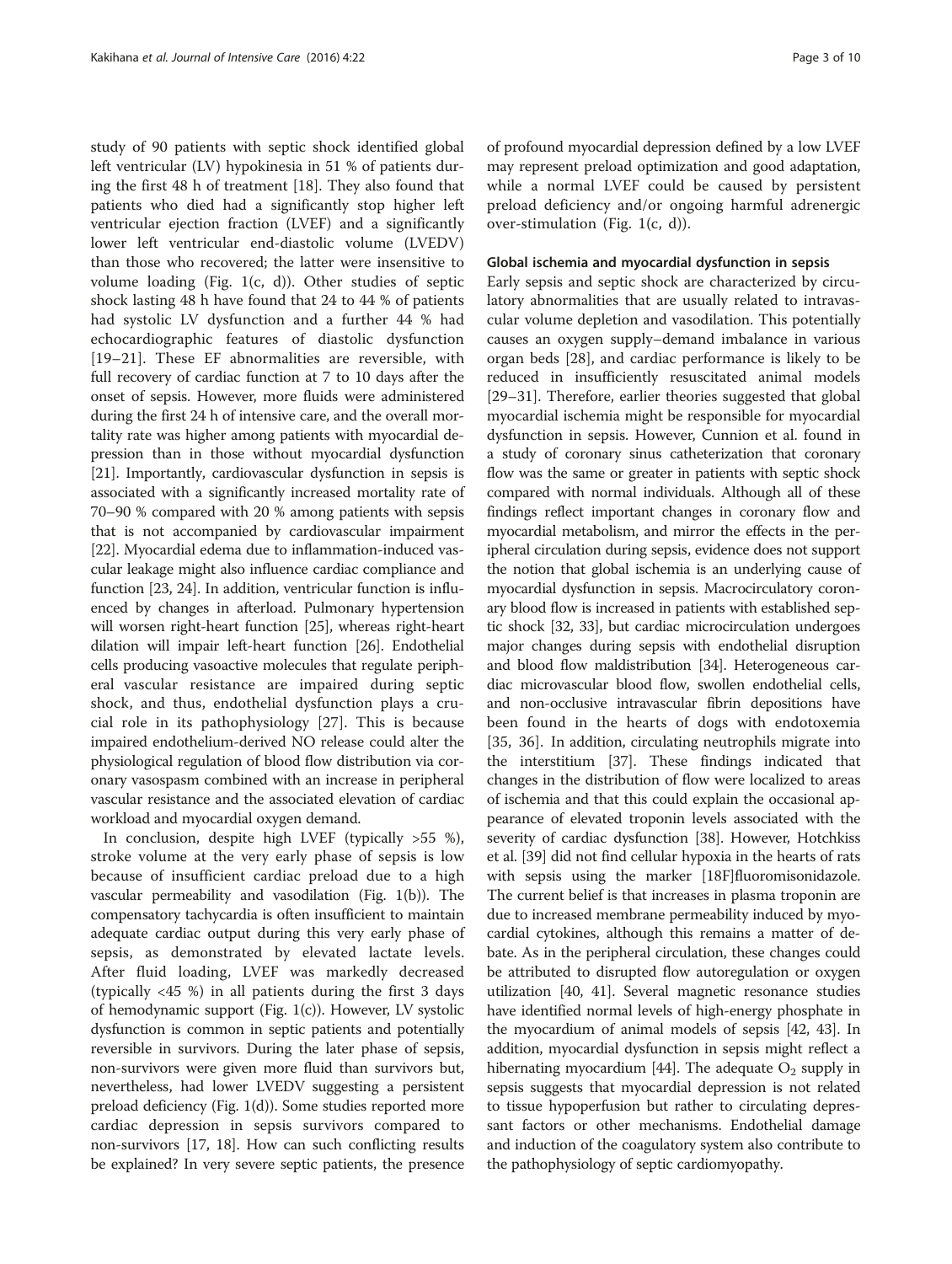# Direct myocardial depression in sepsis

A major mechanism of direct cardiac depression in sepsis is the attenuation of the adrenergic response at the cardiomyocyte level due to down-regulation of βadrenergic receptors and depression of post-receptor signaling pathways. These changes seem to be mediated by many substances, such as cytokines and nitric oxide. Another mechanism of direct cardiac depression in sepsis is cardiomyocyte injury or death, which can be induced by toxins, complements, DAMPs, and as-yetunidentified myocardial depressants (Fig. 2).

### Myocardial depressants

Numerous bacterial toxins as well as primary, secondary, and final mediators are usually involved in the pathogenesis of systemic inflammation. A myocardial depressant factor (MDF) was discovered in an experimental animal model of hemorrhagic shock during 1947 [[45\]](#page-7-0). The MDF determined in the blood of dogs during induced endotoxic shock seemed to be an 800–1000 dalton peptide that originated in the pancreas [\[46\]](#page-7-0). Parrillo et al. [\[47](#page-7-0)] quantitatively linked the clinical degree of septic myocardial dysfunction with the effect of serum from septic patients on rat cardiac myocytes during 1985; clinical severity correlated with a decrease in the extent and velocity of myocyte shortening. These effects were notably absent when serum was applied that had been sourced from patients who were convalescing from sepsis or who were critically ill but without sepsis. Several MDFs have been identified, although the chemical composition of others remains unknown [[48](#page-8-0)–[50\]](#page-8-0). Nevertheless, the combination of TNF-α and IL-1β is extremely cardiodepressive [[51](#page-8-0)]. Administering recombinant TNF-α to animal models elicits fever, lactic acidosis, hemodynamic changes, and even death. Many studies of anti-TNF-α antibodies in humans and other animals have found a rapid improvement in cardiovascular parameters but no decrease in mortality [[52, 53\]](#page-8-0). Cytokines (TNF-α and IL-1β) might play key roles in the early decrease in contractility, but they cannot explain the prolonged myocardial dysfunction in sepsis because the effect of TNF-α is maximal between 8 and 48 h after administration [[54](#page-8-0)]. Both TNF-α and IL-1β induce the release of additional factors (such as NO) that in turn alter myocardial function [[55](#page-8-0), [56\]](#page-8-0). A constellation of factors rather than any individual factor might influence the onset of sepsis-induced myocardial dysfunction through the release, activation, or inhibition of other cellular mediators.



Fig. 2 Direct myocardial depression in sepsis. A major mechanism of direct cardiac depression in sepsis is cardiomyocyte hyporesponsiveness due to down-regulation of β-adrenergic receptors and depression of post-receptor signaling pathways. These changes seem to be mediated by many substances, including cytokines and nitric oxide. Another mechanism of direct cardiac depression is cardiomyocyte injury or death, which can be induced by toxins, complements, damage-associated molecular patterns (DAMPs), neutrophil extracellular traps (NETs), and as-yet-unidentified myocardial depressant factors (MDFs). MOF multiple organ failure, PAMPs pathogen-associated molecular patterns, PRRs pattern recognition receptors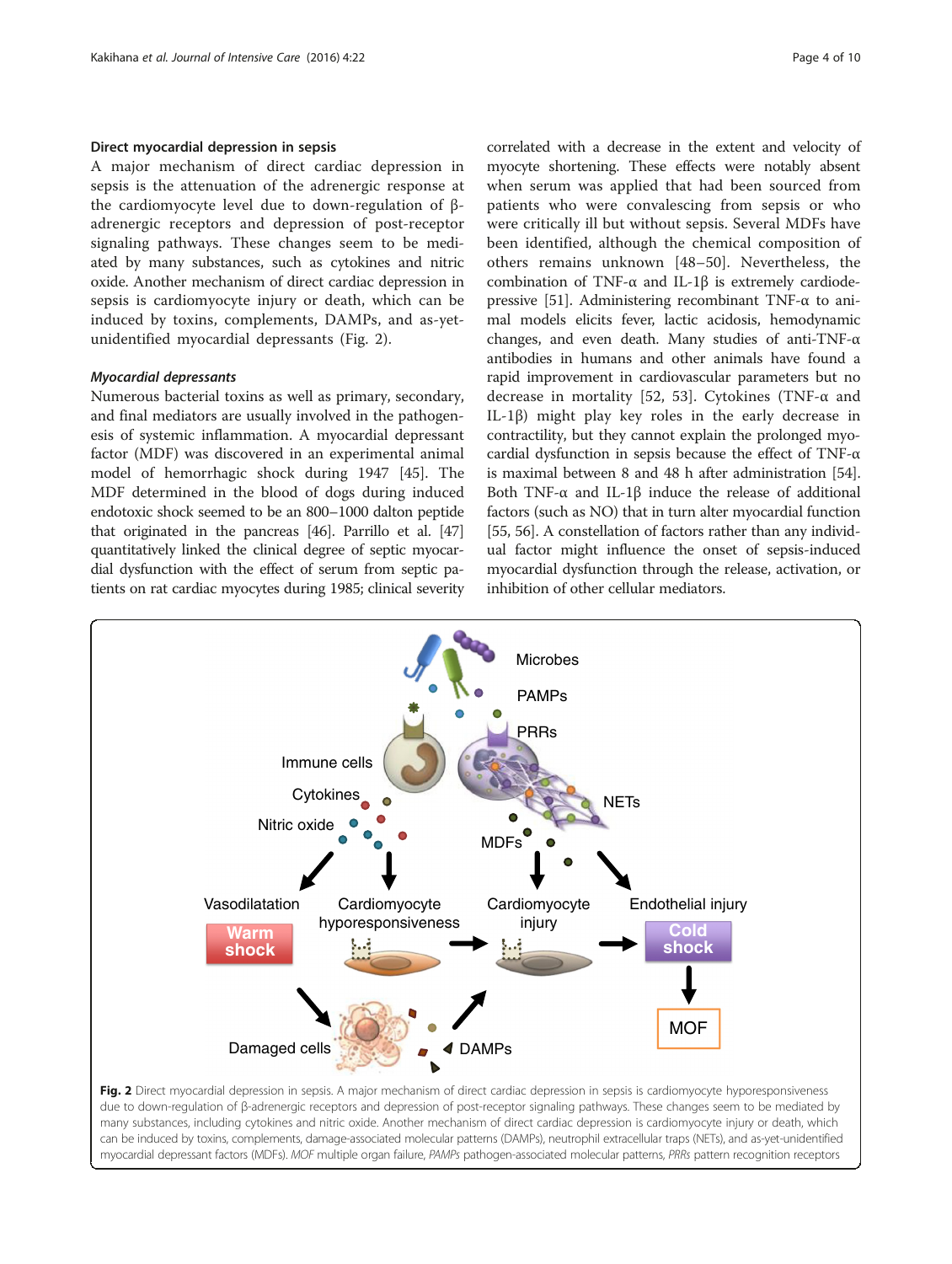# Cytokines and nitric oxide

Both TNF- $\alpha$  and IL-1β are primary players in the hierarchy of proinflammatory mediator cascades [[57](#page-8-0)], whereas nitric oxide (NO) [[58](#page-8-0)] and oxygen-free radicals [\[59\]](#page-8-0) are secondary effectors in the setting of SIRS cardiodepression. Sepsis leads to the expression of inducible NO synthase (iNOS) in the myocardium [\[60, 61](#page-8-0)] followed by high levels of NO production. This consequently contributes to myocardial dysfunction and increases total levels of sarcoplasmic reticulum  $Ca^{2+}$  and myofilament sensitivity to  $Ca^{2+}$  [\[62](#page-8-0)], partly through the generation of cytotoxic peroxynitrite from a diffusion-controlled reaction between NO and another free radical, superoxide. Sepsis-induced myocardial depression can be prevented in vitro by administering nonspecific NOS inhibitors, for example, inhibitors of guanylate cyclase such as N-methyl-L-arginine and methylene blue [[63\]](#page-8-0). Infusing methylene blue into patients with sepsis strikingly improves mean arterial pressure, stroke volume, and left ventricular stroke work and decreases the requirement for inotropic support. Yet, the outcomes remain unaltered [\[64\]](#page-8-0). Conflicting results from studies of selective and nonselective iNOS inhibition indicate that constitutive NOS isoforms, such as neuronal (nNOS) and endothelial (eNOS), have potential roles in regulating cardiomyocyte homeostasis and function. These constitutive NOS isoforms may play an important role in the very early phase of myocardial depression. Myocardial eNOS in the sarcolemmal membrane produces NO that modifies L-calcium channels to inhibit calcium entry and induces myofibril relaxation, which might play an important protective role against sepsis-induced myocardial dysfunction [[65](#page-8-0), [66](#page-8-0)]. Neuronal NOS is a component of the central and peripheral nervous systems, and it is constitutively expressed in cardiac myocytes. Several studies have shown that nNOS can regulate the βadrenergic receptor pathway [[67\]](#page-8-0). A functional NOS that was recently identified in red blood cells (rbcNOS) regulates the deformability of erythrocyte membranes and inhibits platelet activation in sepsis [\[68](#page-8-0)]. Since many NOS isoforms have various modulating interactions and dosedependent NO effects and given the precise balance among NO, superoxide, and thus peroxynitrite generated in subcellular compartments, further advances in understanding the complexity of NO biology and its derived reactive nitrogen species offer the promise of new, more specific, and effective therapeutic targets.

#### Mitochondrial dysfunction

Since the heart is rich in mitochondria that are not only involved in energy provision but also in intracellular calcium regulation, the degree of mitochondrial dysfunction is tightly linked to sepsis-induced cardiac dysfunction and prognosis [[69](#page-8-0)–[71\]](#page-8-0). The activities of complexes I and II of the mitochondrial respiratory chain are diminished in hearts from animals with sepsis [\[72](#page-8-0), [73](#page-8-0)], and this might be due to the detrimental effects of sepsis mediators such as NO [\[74](#page-8-0)], TNF-α, IL-1β [[75](#page-8-0)], and others. Mitochondrial permeability transition pores might also play a role in the development of mitochondrial dysfunction [[76](#page-8-0)]. Reactive oxygen species (ROS) such as superoxide and NO suppress mitochondrial function during sepsis. This ultimately causes an increase in mitochondrial mass due to internal edema within mitochondria that is often associated with their dysfunction. One theory suggests that sepsis-induced myocardial dysfunction could represent a protective adaptation to reduced energy consumption during a state of low levels of ATP produced by dysfunctional mitochondria. This is similar to the phenomenon of the hibernating myocardium during ischemia. Recent studies have found that mitochondria generate a significant amount of DAMPs [\[77\]](#page-8-0), including mtROS, mtDNA fragments, ATP [\[78, 79\]](#page-8-0), and cytochrome C [[80](#page-8-0), [81](#page-8-0)]. These molecules are released from fragmented mitochondria into the circulatory system during cell death and organ damage, initiating inflammatory responses through multifactorial pathways.

### DAMPs: histones and HMGB1

Extracellular histones function as endogenous DAMPs that might interact with TLR2 and TLR4 on various cell types, including cardiomyocytes to reduce mitochondrial membrane potential and ATP levels. These activities cause cell damage, the dysfunction of organs including the heart, and lethality [\[82](#page-8-0)–[84](#page-8-0)]. Extracellular histones appear to arise in a complement (C5a)-dependent fashion related to neutrophil activation that results in neutrophil extracellular traps (NETs) [\[85\]](#page-8-0). Exposing cardiomyocytes to histones in vitro results in obvious  $[Ca^{2+}]$ i elevation in cardiomyocytes and a loss of homeostasis in the redox system and in  $[Ca<sup>2+</sup>]$ i, as well as defects in mitochondrial function due to increased membrane permeability [\[86\]](#page-8-0). We did not detect histone H3 in plasma from healthy volunteers but found significant levels in patients with sepsis and disseminated intravascular coagulation (DIC), especially in those who did not survive [\[87\]](#page-8-0). Alhamdi et al. [\[88\]](#page-8-0) showed similar findings, and they also discovered that circulating histone concentrations closely correlate with elevated levels of cardiac troponin T (cTnT) in patients with sepsis, which probably contributes to septic cardiac events and mortality. They concluded that circulating histones are novel and important mediators of septic cardiomyopathy that could play prognostic and therapeutic roles.

The proinflammatory mediator HMGB1 also mediates endotoxin lethality and plays an important role in the pathogenesis of cardiac dysfunction and many other diseases. Zhang et al. [\[89\]](#page-8-0) showed that at least one mechanism underlying HMGB1-induced cardiac dysfunction is the increased level of intracellular ROS induced through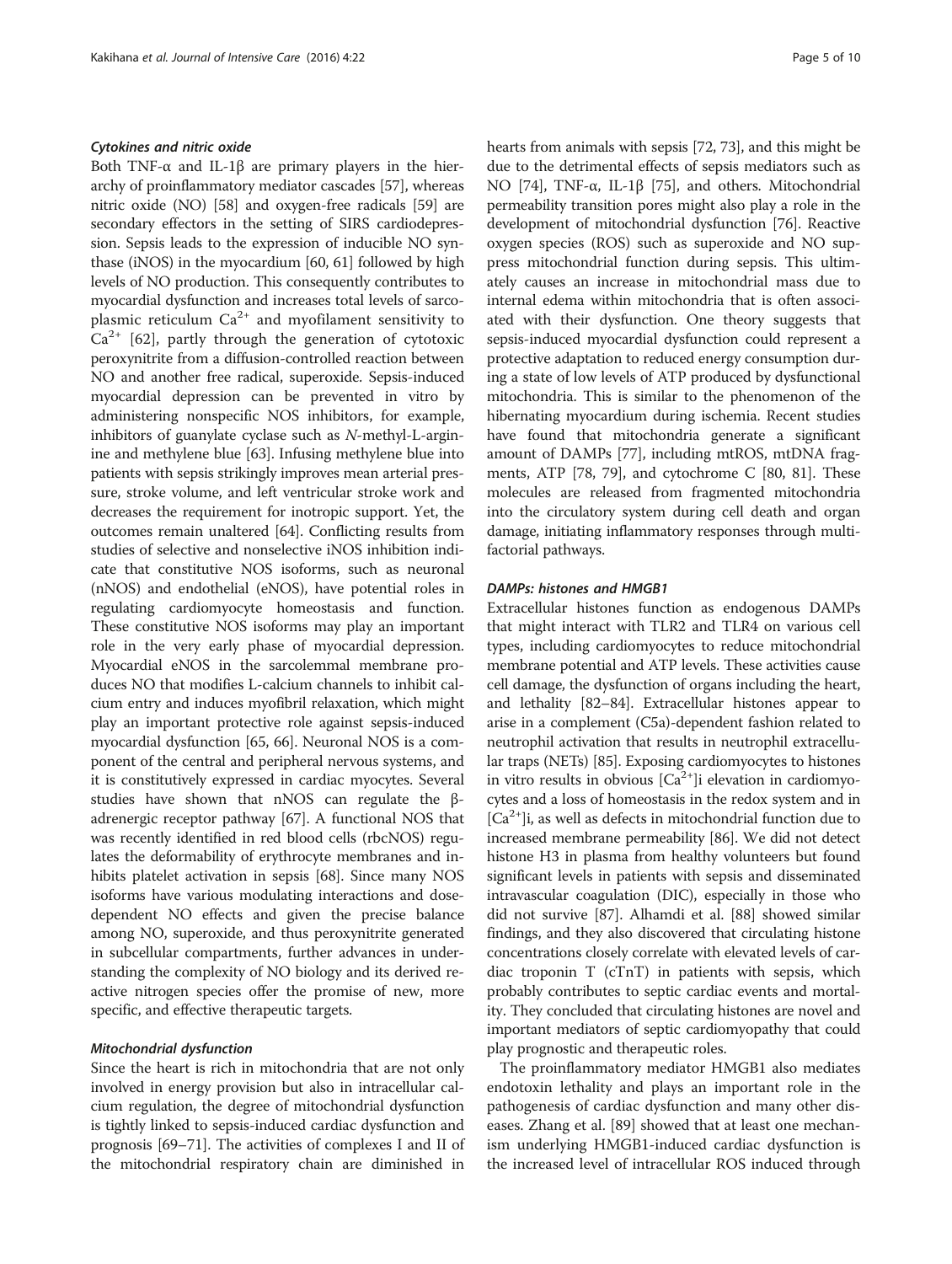HMGB1–TLR4 interaction and consequently enhanced oxidative stress and  $Ca^{2+}/cal$ calmodulin-dependent protein kinase (CaMKII)-activated phosphorylation in ryanodine receptor 2 (RyR2). Furthermore, HMGB1 enhances a  $Ca^{2+}$  spark-mediated sarcoplasmic reticulum (SR)  $Ca^{2+}$ leak through the TLR4–ROS signaling pathway, which partially depletes the SR  $Ca^{2+}$  content and impairs cardiac excitation–contraction (EC) coupling. Hence, systolic  $Ca<sup>2+</sup>$  transients and myocyte contractility are decreased. Inhibiting TLR4 or adding an antioxidant prevents enhancement of the SR  $Ca^{2+}$  leak, resulting in improved cardiac EC coupling. Preventing the SR  $Ca^{2+}$  leak might serve as a potential therapeutic strategy with which to treat cardiac dysfunction associated with HMGB1 overproduction. In conclusion, circulatory DAMPs (histone and/or HMGB1) directly injure myocytes or damaged myocytes release these DAMPs, resulting in myocardial dysfunction.

#### Management of myocardial dysfunction in septic shock

Prompt and adequate antibiotic therapy, accompanied by surgical removal of the infectious focus, if indicated and feasible, is the mainstay and only strictly causal line of therapy for sepsis. The optimal treatment for myocardial dysfunction includes the proper management of infection and the optimization of hemodynamic parameters. Early control of the source and monitoring hemocultures in conjunction with early adequate antibiotic care is important to decrease PAMPs arising from invasive microorganisms (Fig. 3). Moreover, aggressive fluid replacement guided by monitoring fluid response parameters appears to be a rational strategy to remedy hypovolemia. While early and sufficient fluid administration is likely to be beneficial, excessive volume loading is harmful. The risk of pulmonary edema formation is particularly elevated due to increased permeability of the pulmonary microcirculation and LV diastolic dysfunction. Supportive therapy encompasses early and goal-directed fluid resuscitation, vasopressor and inotropic therapy, red blood cell transfusion, mechanical ventilation, and renal support when indicated. Goal-directed therapy (GDT) appears to significantly reduce overall mortality in patients with sepsis, especially when implemented within the first 6 h of admission; this is called early GDT (EGDT) [[90](#page-8-0)]. Early supportive treatment is mandatory for severe sepsis and septic shock in addition to causal therapy; this is called Surviving Sepsis Campaign bundles [\[91](#page-8-0)]. Therefore, stabilizing arterial pressure as soon as possible is very important to re-establish organ perfusion pressure, which helps maintain blood flow to tissues and reduces the release of DAMP in patients with septic shock (Fig. 3). Norepinephrine is the vasopressor of choice when a patient is unresponsive to fluids. However, these efforts do not normalize hemodynamics in 10–20 % of patients with septic shock,



infectious focus if indicated and feasible, is important to decrease PAMPs arising from invasive microorganisms. Early goal-directed therapy (EGDT), including fluid resuscitation, vasopressor and inotropic therapy, and red blood cell transfusion, is important to re-establish organ perfusion pressure, which helps maintain blood flow to tissues and reduces the release of damage-associated molecular patterns (DAMPs) in patients with septic shock. Sepsis bundle is a selected set of elements of care distilled from Surviving Sepsis Campaign guidelines. PAMPs pathogen-associated molecular patterns, PRRs pattern recognition receptors, SIRS systemic inflammatory response syndrome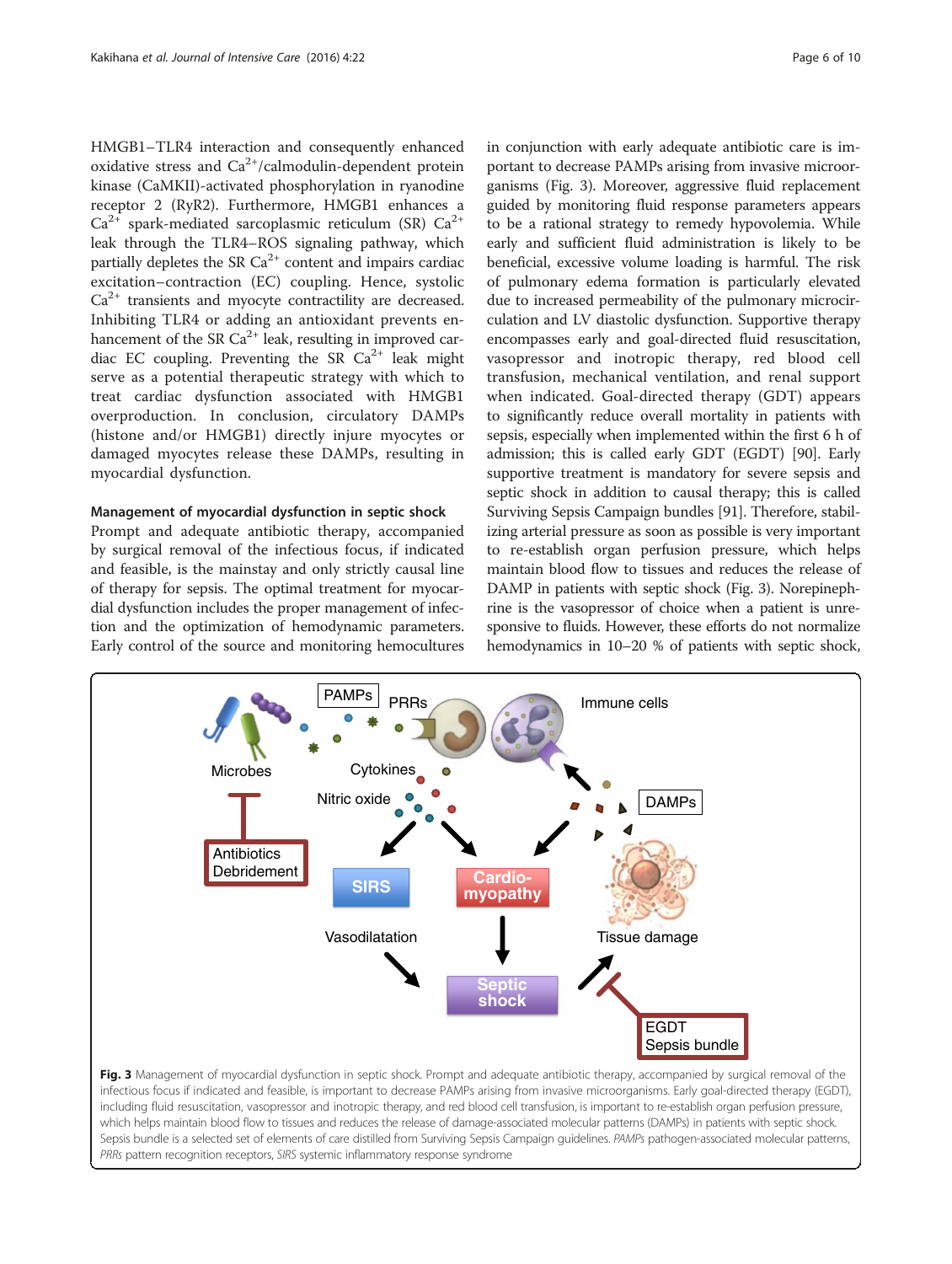indicating a high probability that sepsis-induced myocardial dysfunction diminishes cardiac output [\[92](#page-8-0)]. Patients with myocardial depression will require inotropic drugs to obtain adequate tissue perfusion and improve hemodynamics, and dobutamine is the first choice recommended by the Surviving Sepsis Campaign guidelines (SSCG) 2012 [\[93](#page-8-0)]. After optimization of volume status, cardiac output can be increased by inotropes. While early administration of catecholamines might be necessary to reverse shock and restore adequate organ perfusion, prolonged administration, particularly at unnecessarily high doses, might be harmful and exacerbate myocardial damage. Furthermore, myocardial depression causes a poor response to β-adrenergics in patients with septic shock. Myocardial β-adrenergic receptor density is decreased in rats with sepsis [\[94](#page-9-0), [95](#page-9-0)], and stimulatory Gproteins are decreased in rabbits with endotoxemia [[96](#page-9-0)], whereas inhibitory G-proteins are increased in both nonsurvivors of septic shock and in experimental animals with sepsis [[97](#page-9-0), [98\]](#page-9-0). These changes, namely down-regulation of the β-adrenergic response, result in decreased adenylate cyclase activity and reduced levels of cyclic adenosine monophosphate. Barraud et al. [\[99\]](#page-9-0) showed that the calcium-sensitizing drug levosimendan at least partially restored cardiac contraction, relaxation, and filling without altering vascular properties in a model of human sepsis with myocardial dysfunction, whereas the cyclic adenosine monophosphate (cAMP)-dependent inotropes milrinone (a phosphodiesterase 3 inhibitor) and dobutamine did not. By contrast, both milrinone and dobutamine corrected systolic impairment but did not restore diastolic function. These findings confirmed that levosimendan works as a strategic therapy targeting cardiac abnormalities in patients with sepsis. However, no definitive studies have supported levosimendan as the optimal choice of medication for patients presenting with myocardial dysfunction due to sepsis, and its application to treat such patients has not been authorized in a few countries (including Japan).

Beta-blockers can prevent ischemia, decrease oxygen demand (by reducing cardiac output up to 20 % without worsening oxygen utilization or increasing lactate levels), and decrease TNF- $\alpha$  production [\[100](#page-9-0)], allowing for better preservation of cardiac function. Beta-blocking agents could be beneficial because evidence suggests that beta adrenergic stress is a major factor in the pathogenesis of sepsis-induced myocardial dysfunction [\[101](#page-9-0)]. The ultrashort-acting beta-blocker landiolol is associated with a significant reduction in serum levels of the inflammatory mediator HMGB1 and histological lung damage [[102](#page-9-0)]. Gore and Wolfe [[103](#page-9-0)] showed that esmolol, another ultrashort-acting beta-blocker, could reduce the risk of myocardial ischemia without the systemic consequences of hypoperfusion in patients with sepsis. Schmittinger and

coworkers [[104](#page-9-0)] found that combining milrinone with the enteral beta-blocker metoprolol maintained the cardiac index with a lower heart rate and a higher stroke volume index. Information about this issue in humans is scarce and controversy surrounds the notion that to administer a negative inotropic drug to a patient with sepsis-induced myocardial dysfunction is potentially deleterious. Recombinant thrombomodulin (rTM) has been approved for treating DIC in Japan, and it is currently undergoing a phase III clinical trial in the USA. In addition to its anticoagulant role, rTM play a role in regulating DAMPsmediated inflammation, in part through the neutralization of extracellular histones and HMGB1 [\[87,](#page-8-0) [105\]](#page-9-0). However, further detailed study is required to evaluate the effectiveness of rTM against histones or HMGB1-induced myocardial dysfunction in septic shock.

# Conclusions

The pathophysiology of sepsis-induced myocardial dysfunction has not yet been defined, and topics range from patho-mechanisms to treatment. In reality, only support treatment is available for patients with sepsis and no specific drug can reverse the associated sepsis-induced myocardial dysfunction. Therefore, prompt appropriate antibiotic therapy accompanied by surgical removal of the infectious focus is very important for decreasing PAMPs, and supportive treatment comprising early aggressive fluid resuscitation with concurrent vasopressors and inotropic therapy is mandatory for septic shock. The SSCG recommend these bundle therapies, through which the initial hyper-activation of the innate immune system characterized by sepsis might be controlled. New approaches to the treatment of sepsis and a deeper understanding of its mechanisms should help improve the prognosis of patients with myocardial dysfunction in the near future.

#### Abbreviations

ATP: adenosine triphosphate; CaMKII: Ca<sup>2+</sup>/calmodulin-dependent protein kinase; cAMP: cyclic adenosine monophosphate; cTnT: cardiac troponin T; DAMPS: damage-associated molecular patterns; DIC: disseminated intravascular coagulation; EC: excitation–contraction; EDV: end-diastolic volume; EF: ejection fraction; EGDT: early GDT; eNOS: endothelial nitric oxide synthase; GDT: goaldirected therapy; HMGB1: high-mobility group box 1; IL-1β: interleukin-1-beta; iNOS: inducible NO synthase; LPS: lipopolysaccharide; LV: left ventricular; MDF: myocardial depressant factor; MOF: multiple organ failure; NF-κB: nuclear factor-kB; nNOS: neuronal nitric oxide synthase; NO: nitric oxide; O<sub>2</sub>: superoxide anion; PAMPS: pathogen-associated molecular patterns; PRRs: patternrecognition receptors; rbcNOS: red blood cells nitric oxide synthase; ROS: reactive oxygen species; rTM: recombinant thrombomodulin; RyR2: ryanodine receptor 2; SIRS: systemic inflammatory response syndrome; SR: sarcoplasmic reticulum; SSCG: Surviving Sepsis Campaign guidelines; TLRs: toll-like receptors; TNF-α: tumor necrosis factor-alpha.

#### Competing interests

The authors declare that they have no competing interests.

#### Authors' contributions

YK, TI, MN, KY, and TY participated in the conception, drafting, and revision of the manuscript. All authors have read and approved the final manuscript.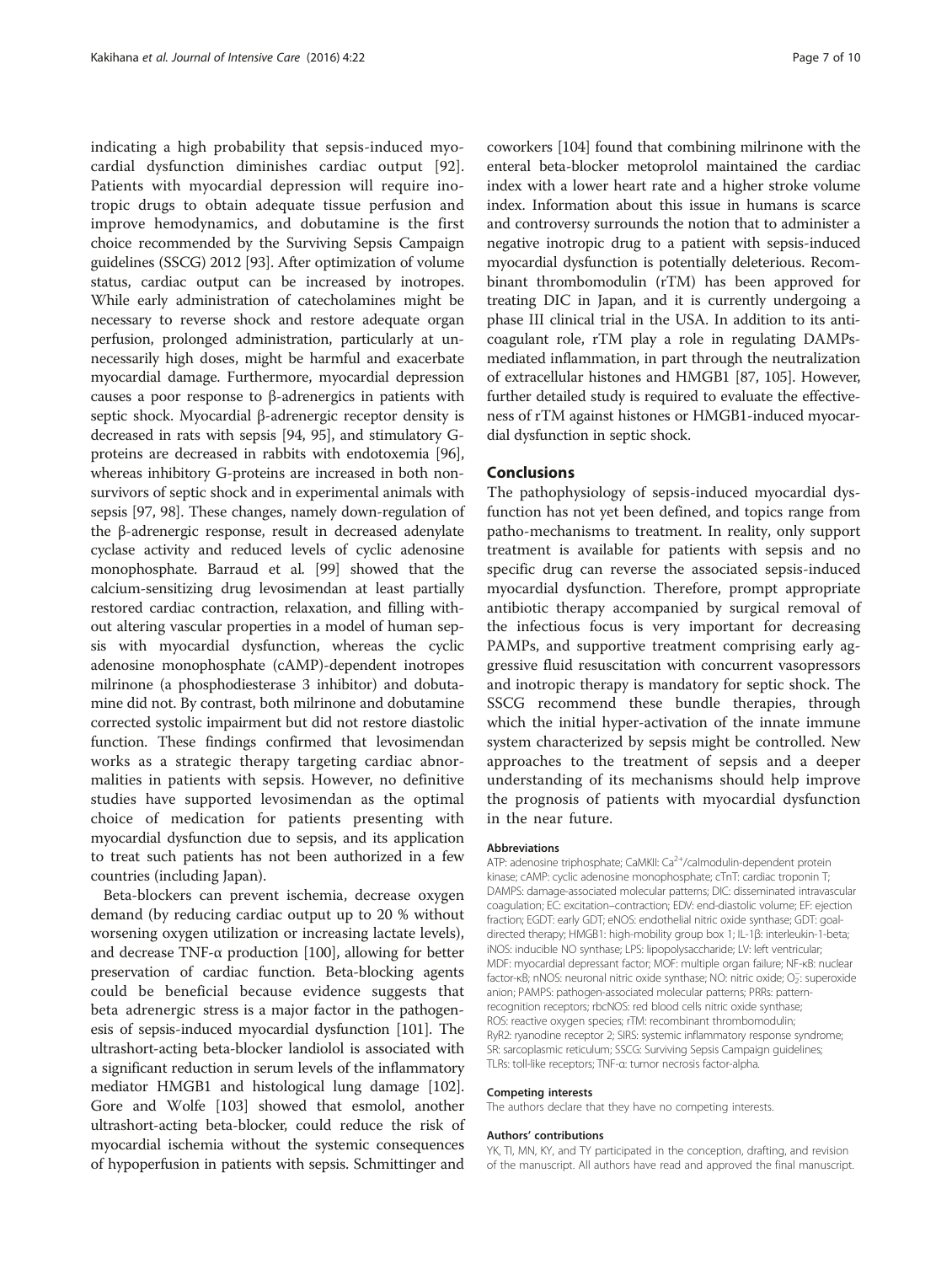#### <span id="page-7-0"></span>Acknowledgements

We thank Norma Foster who is a language editor of Forte Science Communications Inc. and has made significant revision of this manuscript.

#### Author details

<sup>1</sup>Department of Emergency and Intensive Care Medicine, Kagoshima University Graduate School of Medical and Dental Sciences, 8-35-1 Sakuragaoka, Kagoshima 890-8520, Japan. <sup>2</sup>Department of Systems Biology in Thromboregulation, Kagoshima University Graduate School of Medical and Dental Sciences, Kagoshima, Japan. <sup>3</sup>Department of Anesthesiology and Critical Care Medicine, Kagoshima University Graduate School of Medical and Dental Sciences, Kagoshima, Japan.

#### Received: 11 November 2015 Accepted: 4 March 2016 Published online: 23 March 2016

#### References

- Bone RC, Balk RA, Cerra FB, Dellinger RP, Fein AM, Knaus WA, et al. Definitions for sepsis and organ failure and guidelines for the use of innovative therapies in sepsis. The ACCP/SCCM Consensus Conference Committee. American College of Chest Physicians/Society of Critical Care Medicine. Chest. 1992;101:1644–55.
- 2. Annane D, Bellissant E, Cavaillon JM. Septic shock. Lancet. 2005;365:63–78.
- 3. Akira S, Uematsu S, Takeuchi O. Pathogen recognition and innate immunity. Cell. 2006;124:783–801.
- 4. Russell JA, Boyd J, Nakada T, Thair S, Walley KR. Molecular mechanisms of sepsis. Contrib Microbiol. 2011;17:48–85.
- 5. Bianchi ME. DAMPs, PAMPs and alarmins: all we need to know about danger. J Leukoc Biol. 2007;81:1–5.
- 6. Akira S, Takeda K. Toll-like receptor signalling. Nat Rev Immunol. 2004;4:499–511.
- 7. Thomas JA, Haudek SB, Koroglu T, Tsen MF, Bryant DD, White DJ, et al. IRAK1 deletion disrupts cardiac Toll/IL-1 signaling and protects against contractile dysfunction. Am J Physiol Heart Circ Physiol. 2003;285:H597–606.
- 8. Adib-Conquy M, Cavaillon JM. Host inflammatory and anti-inflammatory response during sepsis. Pathol Biol (Paris). 2012;60:306–13.
- 9. Soriano FG, Lorigados CB, Pacher P, Szabó C. Effects of a potent peroxynitrite decomposition catalyst in murine models of endotoxemia and sepsis. Shock. 2011;35:560–6.
- 10. Torres-Dueñas D, Celes MR, Freitas A, Alves-Filho JC, Spiller F, Dal-Secco D, et al. Peroxynitrite mediates the failure of neutrophil migration in severe polymicrobial sepsis in mice. Br J Pharmacol. 2007;152:341–52.
- 11. Clowes Jr GH, Vucinic M, Weidner MG. Circulatory and metabolic alterations associated with survival or death in peritonitis: clinical analysis of 25 cases. Ann Surg. 1966;163:866–85.
- 12. MacLean LD, Mulligan WG, McLean AP, Duff JH. Patterns of septic shock in man—a detailed study of 56 patients. Ann Surg. 1967;166:543–62.
- 13. Wilson RF, Chiscano AD, Quadros E, Tarver M. Some observations on 132 patients with septic shock. Anesth Analg. 1967;46:751–63.
- 14. Abraham E, Shoemaker WC, Bland RD, Cobo JC. Sequential cardiorespiratory patterns in septic shock. Crit Care Med. 1983;11:799–803.
- 15. Wilson RF, Sarver EJ, LeBlanc PL. Factors affecting hemodynamics in clinical shock with sepsis. Ann Surg. 1971;174:939–43.
- 16. Bone RC. Gram-negative sepsis. Background, clinical features, and intervention. Chest. 1991;100:802–8.
- 17. Parker MM, Shelhamer JH, Bacharach SL, Green MV, Natanson C, Frederick TM, et al. Profound but reversible myocardial depression in patients with septic shock. Ann Intern Med. 1984;100:483–90.
- 18. Jardin F, Fourme T, Page B, Loubières Y, Vieillard-Baron A, Beauchet A, et al. Persistent preload defect in severe sepsis despite fluid loading: a longitudinal echocardiographic study in patients with septic shock. Chest. 1999;116:1354–9.
- 19. Morelli A, De Castro S, Teboul JL, Singer M, Rocco M, Conti G, et al. Effects of levosimendan on systemic and regional hemodynamics in septic myocardial depression. Intensive Care Med. 2005;31:638–44.
- 20. Poelaert J, Declerck C, Vogelaers D, Colardyn F, Visser CA. Left ventricular systolic and diastolic function in septic shock. Intensive Care Med. 1997;23:553–60.
- 21. Charpentier J, Luyt CE, Fulla Y, Vinsonneau C, Cariou A, Grabar S, et al. Brain natriuretic peptide: a marker of myocardial dysfunction and prognosis during severe sepsis. Crit Care Med. 2004;32:660–5.
- 22. Parrillo JE, Parker MM, Natanson C, Suffredini AF, Danner RL, Cunnion RE, et al. Septic shock in humans. Advances in the understanding of pathogenesis, cardiovascular dysfunction, and therapy. Ann Intern Med. 1990;113:227–42.
- 23. Chagnon F, Bentourkia M, Lecomte R, Lessard M, Lesur O. Endotoxininduced heart dysfunction in rats: assessment of myocardial perfusion and ermeability and the role of fluid resuscitation. Crit Care Med. 2006;34:127–33.
- 24. Yu P, Boughner DR, Sibbald WJ, Keys J, Dunmore J, Martin CM. Myocardial collagen changes and edema in rats with hyperdynamic sepsis. Crit Care Med. 1997;25:657–62.
- 25. Cohen RI, Shapir Y, Chen L, Scharf SM. Right ventricular overload causes the decrease in cardiac output after nitric oxide synthesis inhibition in endotoxemia. Crit Care Med. 1998;26:738–47.
- 26. Moore TD, Frenneaux MP, Sas R, Atherton JJ, Morris-Thurgood JA, Smith ER, et al. Ventricular interaction and external constraint account for decreased stroke work during volume loading in CHF. Am J Physiol Heart Circ Physiol. 2001;281:H2385–91.
- 27. Cotran RS, Pober JS. Cytokine-endothelial interactions in inflammation, immunity, and vascular injury. J Am Soc Nephrol. 1990;1:225–35.
- 28. Hotchkiss RS, Karl IE. Reevaluation of the role of cellular hypoxia and bioenergetic failure in sepsis. JAMA. 1992;267:1503–10.
- 29. Hinshaw LB, Archer LT, Spitzer JJ, Black MR, Peyton MD, Greenfield LJ. Effects of coronary hypotension and endotoxin on myocardial performance. Am J Physiol. 1974;227:1051-7.
- 30. Coalson JJ, Hinshaw LB, Guenter CA, Berrell EL, Greenfield LJ. Pathophysiologic responses of the subhuman primate in experimental septic shock. Lab Invest. 1975;32:561–9.
- 31. Schlag G, Redl H, Hallström S, Radmore K, Davies J. Hyperdynamic sepsis in baboons: I. Aspects of hemodynamics. Circ Shock. 1991;34:311–8.
- 32. Cunnion RE, Schaer GL, Parker MM, Natanson C, Parrillo JE. The coronary circulation in human septic shock. Circulation. 1986;73:637–44.
- 33. Dhainaut JF, Huyghebaert MF, Monsallier JF, Lefevre G, Dall'Ava-Santucci J, Brunet F, et al. Coronary hemodynamics and myocardial metabolism of lactate, free fatty acids, glucose, and ketones in patients with septic shock. Circulation. 1987;75:533–41.
- 34. Hinshaw LB. Sepsis/septic shock: participation of the microcirculation: an abbreviated review. Crit Care Med. 1996;24:1072–8.
- 35. Groeneveld AB, van Lambalgen AA, van den Bos GC, Bronsveld W, Nauta JJ, Thijs LG. Maldistribution of heterogeneous coronary blood flow during canine endotoxin shock. Cardiovasc Res. 1991;25:80–8.
- 36. Madorin WS, Rui T, Sugimoto N, Handa O, Cepinskas G, Kvietys PR. Cardiac myocytes activated by septic plasma promote neutrophil transendothelial migration: role of platelet-activating factor and the chemokines LIX and KC. Circ Res. 2004;94:944–51.
- 37. ver Elst KM, Spapen HD, Nguyen DN, Garbar C, Huyghens LP, Gorus FK. Cardiac troponins I and T are biological markers of left ventricular dysfunction in septic shock. Clin Chem. 2000;46:650–7.
- Wu AH. Increased troponin in patients with sepsis and septic shock: myocardial necrosis or reversible myocardial depression? Intensive Care Med. 2001;27:959–61.
- 39. Hotchkiss RS, Rust RS, Dence CS, Wasserman TH, Song SK, Hwang DR, et al. Evaluation of the role of cellular hypoxia in sepsis by the hypoxic marker [18F]fluoromisonidazole. Am J Physiol. 1991;261:R965–72.
- 40. Herbertson MJ, Werner HA, Russell JA, Iversen K, Walley KR. Myocardial oxygen extraction ratio is decreased during endotoxemia in pigs. J Appl Physiol (1985). 1995;79:479–86.
- 41. Powell RJ, Machiedo GW, Rush Jr BF, Dikdan G. Oxygen free radicals: effect on red cell deformability in sepsis. Crit Care Med. 1991;19:732–5.
- 42. Solomon MA, Correa R, Alexander HR, Koev LA, Cobb JP, Kim DK, et al. Myocardial energy metabolism and morphology in a canine model of sepsis. Am J Physiol. 1994;266:H757–68.
- 43. Van Lambalgen AA, van Kraats AA, Mulder MF, Teerlink T, van den Bos GC. High-energy phosphates in heart, liver, kidney, and skeletal muscle of endotoxemic rats. Am J Physiol. 1994;266:H1581–7.
- 44. Levy RJ, Piel DA, Acton PD, Zhou R, Ferrari VA, Karp JS, et al. Evidence of myocardial hibernation in the septic heart. Crit Care Med. 2005;33:2752–6.
- 45. Wiggers CJ. Myocardial depression in shock; a survey of cardiodynamic studies. Am Heart J. 1947;33:633–50.
- 46. Lefer AM, Martin J. Origin of myocardial depressant factor in shock. Am J Physiol. 1970;218:1423–7.
- 47. Parrillo JE, Burch C, Shelhamer JH, Parker MM, Natanson C, Schuette W. A circulating myocardial depressant substance in humans with septic shock.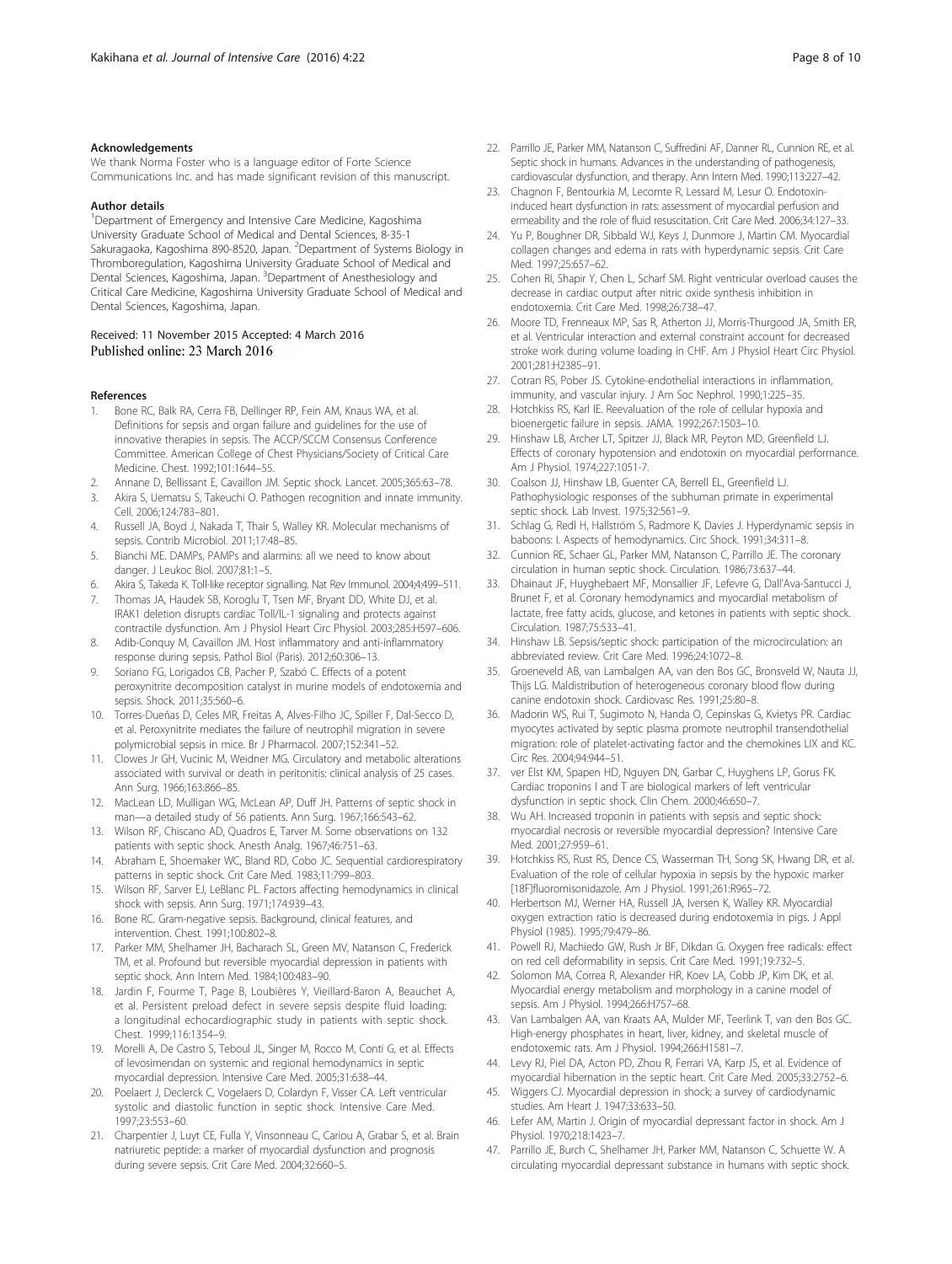<span id="page-8-0"></span>Septic shock patients with a reduced ejection fraction have a circulating factor that depresses in vitro myocardial cell performance. J Clin Invest. 1985;76:1539–53.

- 48. Hallström S, Koidl B, Müller U, Werdan K, Schlag G. A cardiodepressant factor isolated from blood blocks Ca2+ current in cardiomyocytes. Am J Physiol. 1991;260:H869–76.
- 49. Hoffmann JN, Werdan K, Hartl WH, Jochum M, Faist E, Inthorn D. Hemofiltrate from patients with severe sepsis and depressed left ventricular contractility contains cardiotoxic compounds. Shock. 1999;12:174–80.
- 50. Pathan N, Sandiford C, Harding SE, Levin M. Characterization of a myocardial depressant factor in meningococcal septicemia. Crit Care Med. 2002;30:2191–8.
- 51. Kumar A, Thota V, Dee L, Olson J, Uretz E, Parrillo JE. Tumor necrosis factor alpha and interleukin 1beta are responsible for in vitro myocardial cell depression induced by human septic shock serum. J Exp Med. 1996;183:949–58.
- 52. Vincent JL, Bakker J, Marécaux G, Schandene L, Kahn RJ, Dupont E. Administration of anti-TNF antibody improves left ventricular function in septic shock patients. Results of a pilot study. Chest. 1992;101:810-5.
- 53. Abraham E, Wunderink R, Silverman H, Perl TM, Nasraway S, Levy H, et al. Efficacy and safety of monoclonal antibody to human tumor necrosis factor alpha in patients with sepsis syndrome. A randomized, controlled, doubleblind, multicenter clinical trial. TNF-alpha MAb Sepsis Study Group. JAMA. 1995;273:934–41.
- 54. Natanson C, Eichenholz PW, Danner RL, Eichacker PQ, Hoffman WD, Kuo GC, et al. Endotoxin and tumor necrosis factor challenges in dogs simulate the cardiovascular profile of human septic shock. J Exp Med. 1989;169:823–32.
- 55. Schulz R, Nava E, Moncada S. Induction and potential biological relevance of a Ca(2+)-independent nitric oxide synthase in the myocardium. Br J Pharmacol. 1992;105:575–80.
- 56. Finkel MS, Oddis CV, Jacob TD, Watkins SC, Hattler BG, Simmons RL. Negative inotropic effects of cytokines on the heart mediated by nitric oxide. Science. 1992;257:387–9.
- 57. Loppnow H, Werdan K, Reuter G, Flad HD. The interleukin-1 and interleukin-1 converting enzyme families in the cardiovascular system. Eur Cytokine Netw. 1998;9:675–80.
- 58. Kelly RA, Balligand JL, Smith TW. Nitric oxide and cardiac function. Circ Res. 1996;79:363–80.
- 59. Singal PK, Khaper N, Palace V, Kumar D. The role of oxidative stress in the genesis of heart disease. Cardiovasc Res. 1998;40:426–32.
- 60. Preiser JC, Zhang H, Vray B, Hrabak A, Vincent JL. Time course of inducible nitric oxide synthase activity following endotoxin administration in dogs. Nitric Oxide. 2001;5:208–11.
- 61. Khadour FH, Panas D, Ferdinandy P, Schulze C, Csont T, Lalu MM, et al. Enhanced NO and superoxide generation in dysfunctional hearts from endotoxemic rats. Am J Physiol Heart Circ Physiol. 2002;283:H1108–15.
- 62. Ichinose F, Buys ES, Neilan TG, Furutani EM, Morgan JG, Jassal DS, et al. Cardiomyocyte-specific overexpression of nitric oxide synthase 3 prevents myocardial dysfunction in murine models of septic shock. Circ Res. 2007;100:130–9.
- 63. Kumar A, Brar R, Wang P, Dee L, Skorupa G, Khadour F, Schulz R, et al. Role of nitric oxide and cGMP in human septic serum-induced depression of cardiac myocyte contractility. Am J Physiol. 1999;276:R265–76.
- 64. Kirov MY, Evgenov OV, Evgenov NV, Egorina EM, Sovershaev MA, Sveinbjørnsson B, et al. Infusion of methylene blue in human septic shock: a pilot, randomized, controlled study. Crit Care Med. 2001;29:1860–7.
- 65. Ichinose F, Hataishi R, Wu JC, Kawai N, Rodrigues AC, Mallari C, et al. A selective inducible NOS dimerization inhibitor prevents systemic, cardiac, and pulmonary hemodynamic dysfunction in endotoxemic mice. Am J Physiol Heart Circ Physiol. 2003;285:H2524–30.
- 66. Bougaki M, Searles RJ, Kida K, Yu J, Buys ES, Ichinose F. Nos3 protects against systemic inflammation and myocardial dysfunction in murine polymicrobial sepsis. Shock. 2010;34:281–90.
- 67. Dawson D, Lygate CA, Zhang MH, Hulbert K, Neubauer S, Casadei B. nNOS gene deletion exacerbates pathological left ventricular remodeling and functional deterioration after myocardial infarction. Circulation. 2005;112:3729–37.
- 68. Kleinbongard P, Schulz R, Rassaf T, Lauer T, Dejam A, Jax T, et al. Red blood cells express a functional endothelial nitric oxide synthase. Blood. 2006;107:2943–51.
- 69. Brealey D, Brand M, Hargreaves I, Heales S, Land J, Smolenski R, et al. Association between mitochondrial dysfunction and severity and outcome of septic shock. Lancet. 2002;360:219–23.
- 70. Suliman HB, Welty-Wolf KE, Carraway M, Tatro L, Piantadosi CA. Lipopolysaccharide induces oxidative cardiac mitochondrial damage and biogenesis. Cardiovasc Res. 2004;64:279–88.
- 71. Levy RJ, Vijayasarathy C, Raj NR, Avadhani NG, Deutschman CS. Competitive and noncompetitive inhibition of myocardial cytochrome C oxidase in sepsis. Shock. 2004;21:110–4.
- 72. Trumbeckaite S, Opalka JR, Neuhof C, Zierz S, Gellerich FN. Different sensitivity of rabbit heart and skeletal muscle to endotoxin-induced impairment of mitochondrial function. Eur J Biochem. 2001;268:1422–9.
- 73. Gellerich FN, Trumbeckaite S, Hertel K, Zierz S, Müller-Werdan U, Werdan K, Redl H, et al. Impaired energy metabolism in hearts of septic baboons: diminished activities of complex I and complex II of the mitochondrial respiratory chain. Shock. 1999;11:336–41.
- 74. Kelm M, Schäfer S, Dahmann R, Dolu B, Perings S, Decking UK, et al. Nitric oxide induced contractile dysfunction is related to a reduction in myocardial energy generation. Cardiovasc Res. 1997;36:185–94.
- 75. Zell R, Geck P, Werdan K, Boekstegers P. TNF-alpha and IL-1 alpha inhibit both pyruvate dehydrogenase activity and mitochondrial function in cardiomyocytes: evidence for primary impairment of mitochondrial function. Mol Cell Biochem. 1997;177:61–7.
- 76. Larche J, Lancel S, Hassoun SM, Favory R, Decoster B, Marchetti P, et al. Inhibition of mitochondrial permeability transition prevents sepsis-induced myocardial dysfunction and mortality. J Am Coll Cardiol. 2006;48:377–85.
- 77. Zhang Q, Raoof M, Chen Y, Sumi Y, Sursal T, Junger W, et al. Circulating mitochondrial DAMPs cause inflammatory responses to injury. Nature. 2010;464:104–7.
- 78. Ghiringhelli F, Apetoh L, Tesniere A, Aymeric L, Ma Y, Ortiz C, et al. Activation of the NLRP3 inflammasome in dendritic cells induces IL-1betadependent adaptive immunity against tumors. Nat Med. 2009;15:1170–8.
- 79. Iyer SS, Pulskens WP, Sadler JJ, Butter LM, Teske GJ, Ulland TK, et al. Necrotic cells trigger a sterile inflammatory response through the Nlrp3 inflammasome. Proc Natl Acad Sci U S A. 2009;106:20388–93.
- 80. Codina R, Vanasse A, Kelekar A, Vezys V, Jemmerson R. Cytochrome cinduced lymphocyte death from the outside in: inhibition by serum leucine-rich alpha-2-glycoprotein-1. Apoptosis. 2010;15:139–52.
- 81. Pullerits R, Bokarewa M, Jonsson IM, Verdrengh M, Tarkowski A. Extracellular cytochrome c, a mitochondrial apoptosis-related protein, induces arthritis. Rheumatology (Oxford). 2005;44:32–9.
- 82. Hassoun SM, Marechal X, Montaigne D, Bouazza Y, Decoster B, Lancel S, et al. Prevention of endotoxin-induced sarcoplasmic reticulum calcium leak improves mitochondrial and myocardial dysfunction. Crit Care Med. 2008;36:2590–6.
- 83. Minamikawa T, Sriratana A, Williams DA, Bowser DN, Hill JS, Nagley P. Chloromethyl-X-rosamine (MitoTracker Red) photosensitises mitochondria and induces apoptosis in intact human cells. J Cell Sci. 1999;112:2419–30.
- 84. Knowlton AA, Chen L, Malik ZA. Heart failure and mitochondrial dysfunction: the role of mitochondrial fission/fusion abnormalities and new therapeutic strategies. J Cardiovasc Pharmacol. 2014;63:196–206.
- 85. Kalbitz M, Grailer JJ, Fattahi F, Jajou L, Herron TJ, Campbell KF, et al. Role of extracellular histones in the cardiomyopathy of sepsis. FASEB J. 2015;29:2185–93.
- 86. Kleine TJ, Gladfelter A, Lewis PN, Lewis SA. Histone-induced damage of a mammalian epithelium: the conductive effect. Am J Physiol. 1995;268:C1114–25.
- 87. Nakahara M, Ito T, Kawahara K, Yamamoto M, Nagasato T, Shrestha B, et al. Recombinant thrombomodulin protects mice against histone-induced lethal thromboembolism. PLoS One. 2013;8, e75961.
- 88. Alhamdi Y, Abrams ST, Cheng Z, Jing S, Su D, Liu Z, et al. Circulating histones are major mediators of cardiac injury in patients with sepsis. Crit Care Med. 2015;43:2094–103.
- 89. Zhang C, Mo M, Ding W, Liu W, Yan D, Deng J, et al. High-mobility group box 1 (HMGB1) impaired cardiac excitation-contraction coupling by enhancing the sarcoplasmic reticulum (SR) Ca(2+) leak through TLR4-ROS signaling in cardiomyocytes. J Mol Cell Cardiol. 2014;74:260–73.
- 90. Rivers E, Nguyen B, Havstad S, Ressler J, Muzzin A, Knoblich B, et al. Early goal-directed therapy in the treatment of severe sepsis and septic shock. N Engl J Med. 2001;345:1368–77.
- 91. [http://www.survivingsepsis.org/bundles/Pages/default.aspx.](http://www.survivingsepsis.org/bundles/Pages/default.aspx) Accessed 16 3 2015.
- 92. Romero-Bermejo FJ, Ruiz-Bailen M, Gil-Cebrian J, Huertos-Ranchal MJ. Sepsis-induced cardiomyopathy. Curr Cardiol Rev. 2011;7:163–83.
- 93. Dellinger RP, Levy MM, Rhodes A, Annane D, Gerlach H, Opal SM, et al. Surviving sepsis campaign: international guidelines for management of severe sepsis and septic shock: 2012. Crit Care Med. 2013;41:580–637.